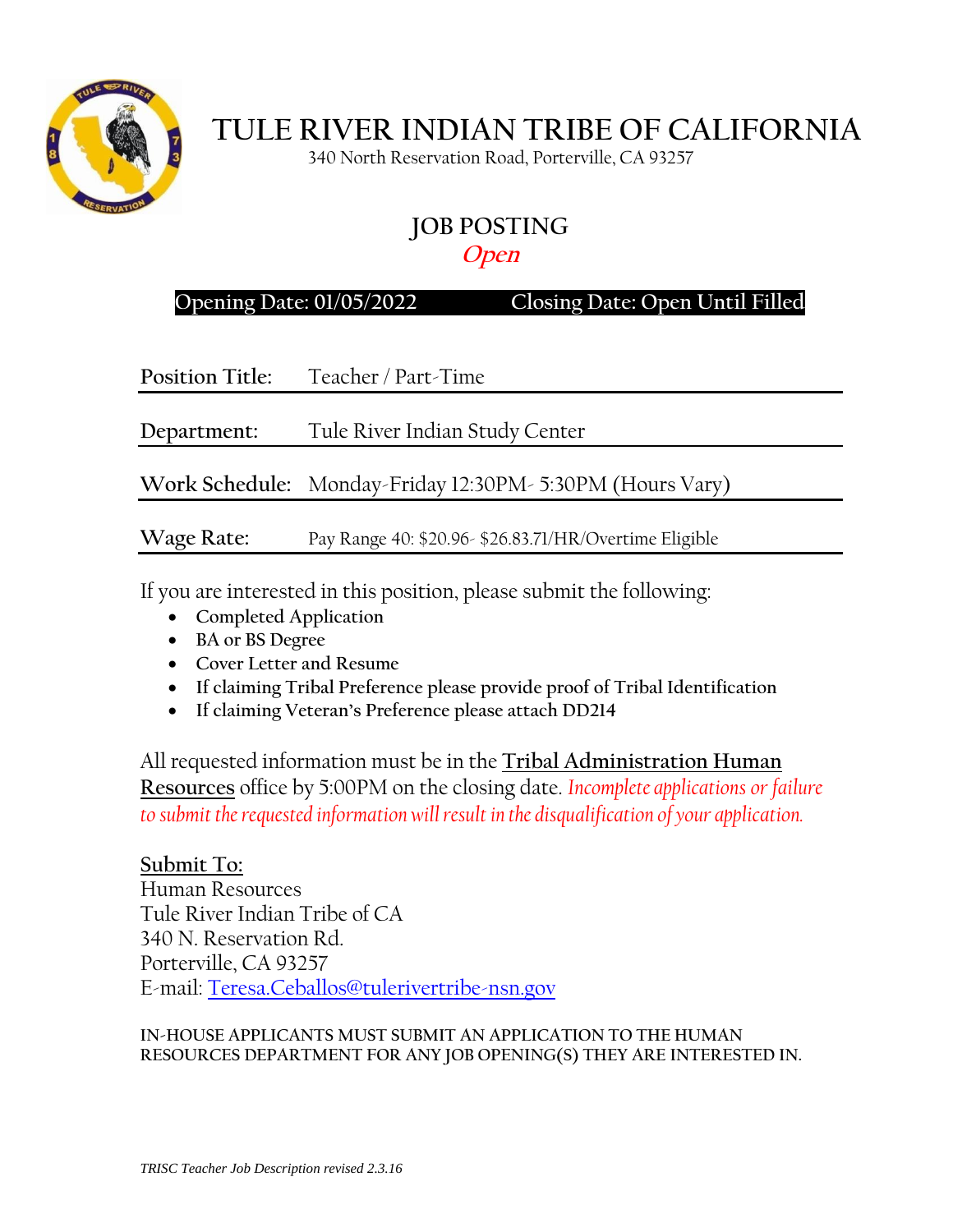

 TULE RIVER INDIAN TRIBE OF CALIFORNIA 340 North Reservation Road, Porterville, CA 93257

## **JOB DESCRIPTION**

**POSITION TITLE:** Teacher / Part-Time **WORKSITE:**

Tule River Indian Study Center 568 W. Olive Ave. Porterville, CA 93257

#### **GENERAL POSITION DESCRIPTION**

Under the supervision of the Lead Teacher and Director of Education, Teachers will provide basic academic assistance along with behavior support to the Tule River Indian Reservation students. The Tutor will keep accurate records of student(s) activities, provide cultural awareness and follow program guidelines to support academic success.

## **ESSENTIAL DUTIES & RESPONSIBILITIES:**

1. Provide academic assistance to Native American students.

2. Assist elementary, middle school and high school students in completing assignments in reading, math and other subjects as necessary.

3. Provide individual tutoring to Kindergarten through grade 12 students in a variety of subjects when applicable.

4. Implement individual remedial programs and assessments.

5. Assist in supervision of students.

6. Keep accurate, and continuous written records of student activities and monthly reports.

7. Will provide one-on-one support to determine and resolve student classroom issues.

8. Will provide cultural awareness to students.

9. Other duties as assigned by Director.

## **MINIMUM QUALIFICATIONS:**

1. Minimum BA or BS degree with relevant experience in education.

2. Ability to work with youth from Kindergarten through grade 12.

3. Ability to provide positive encouragement and a pleasant atmosphere to enhance students' achievements.

4. Must be dependable and able to work flexible hours based on students' needs.

5. Willingness to increase knowledge and skills through participation in service training and college course work.

6. Must successfully complete a pre-employment drug/alcohol screen and background investigation.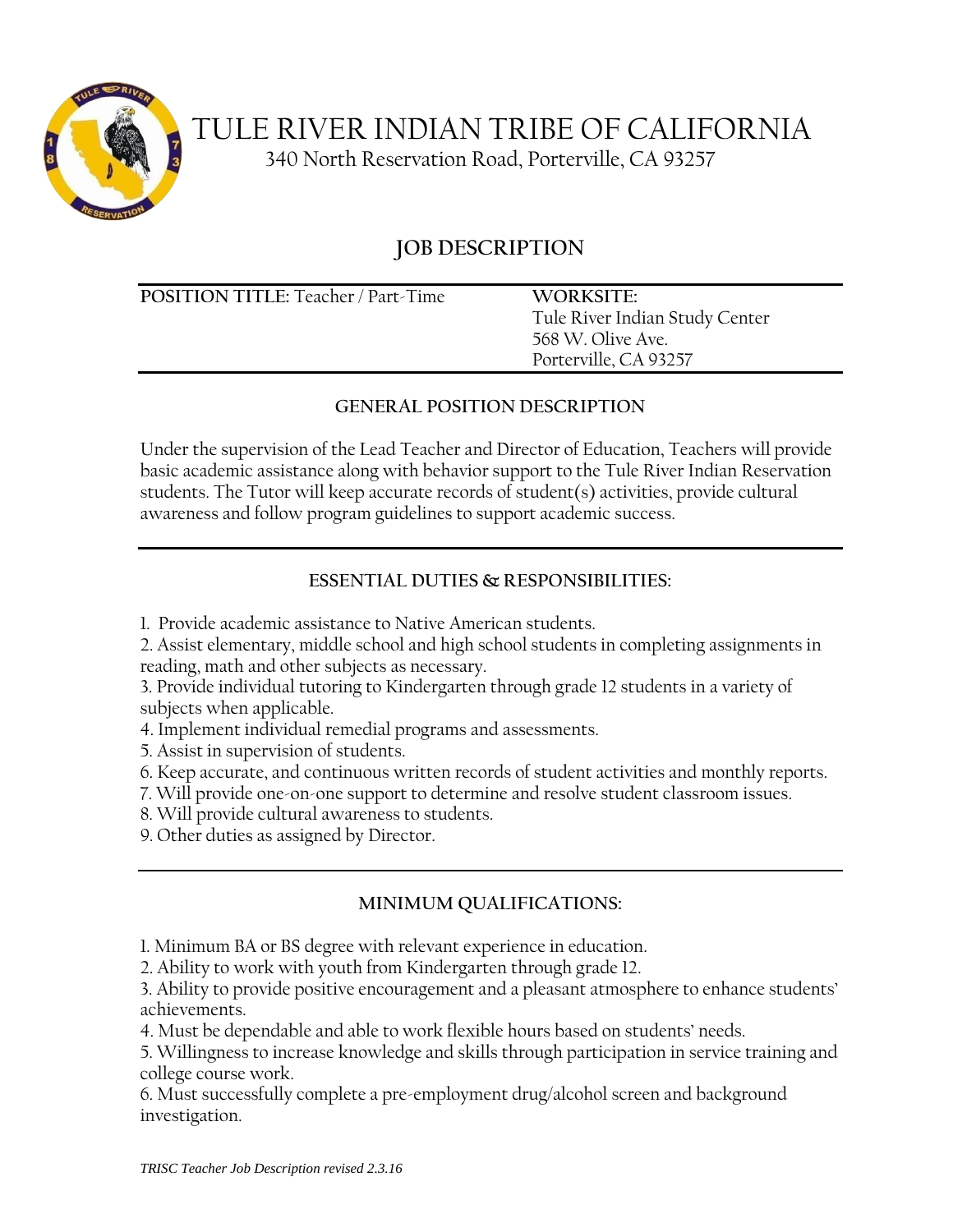7. If previously employed within the Tule River Indian Tribe of California entities, you must have acceptable work history.

**8.** Have reliable transportation, valid California driver's license and be insurable through the Tribe.

#### **: KNOWLEDGE, SKILLS AND ABILITIES:**

- 1. Knowledge of the principles and techniques of small group and individualized instruction.
- 2. Knowledge of the principles and techniques of behavioral management.
- 3. Knowledge of current trends in educational methods for individuals with exceptional needs.
- 4. Skills to analyze data, identify alternatives and inform instruction.
- 5. Basic knowledge of the research-base as it relates to Native American Learning preferences and styles.
- 6. Basic knowledge of early childhood mild learning disabilities and interventions.
- 7. Knowledge of Tribal Governance systems and Tribal sovereignty.
- 8. Computer literate in MS Office. Excel, Power-Point and the use of Web-based Resources.
- 9. Develop and maintain effective working relationships with individuals and groups.
- 10. Ability to communicate effectively in both oral and written form.

#### **WORKING CONDITIONS**

Position requires prolonged sitting, standing, walking, reaching, twisting, turning, kneeling, bending, squatting and stooping in the performance of daily activities. The position also requires grasping, repetitive hand movement and fine coordination in preparing reports using a computer keyboard. Additionally the position requires near and far vision in proofreading correspondence and work related documents. Acute hearing is required. Typically office work setting conditions. Frequently must be able to lift up to 10 pounds, normally must be able to lift up to 40 pounds, and occasionally must be able to lift up to 50 pounds. This job also may require the use of a vehicle, and an employee must be able to have those repetitive motions and coordination associated with operating a motor vehicle.

| This position reports to: | <b>Education Director</b>                                               |
|---------------------------|-------------------------------------------------------------------------|
| Salary:                   | Pay Range 40: \$20.96- \$26.83/HR/ Paid Bi-Weekly/<br>Overtime Eligible |
| Hours:                    | Monday-Friday 12:30PM - 5:30PM<br>Hours may vary                        |